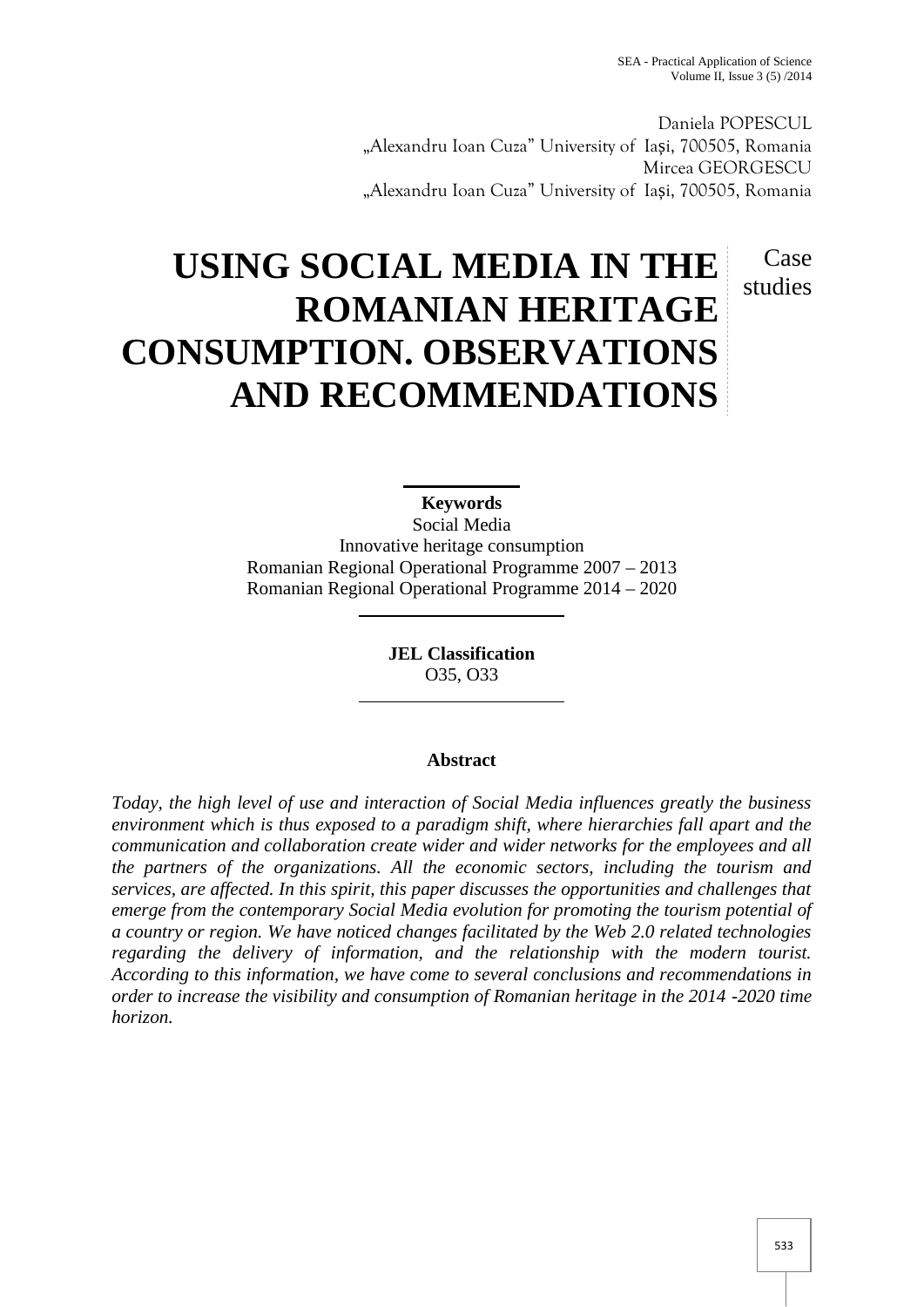#### **1. Introduction**

Nowadays, the use of Social Media is wide extended, regular and necessary, confirming the Tim Berners-Lee's assumption, that the Web is more a social creation than a technical one. Traditionally defined as a plurality of Web applications supporting creating and exchange of user-generated content (Levin, 2013), we may see Social Media as a cultural phenomenon, enhancing interpersonal communication and changing the nature of relationship between individual and society. In this sense, Social Media influences our shopping – (Siricharoen 2012), relationships – (Radu 2012) and education – (Prensky 2001), (Cao and Hong 2011), (Necula 2012). Also, as shown in (Wolfe and Crotts 2011), (Vidru 2012), (Deiser and Newton 2013), organizational models tend to include the Social Media applications. Used properly, these applications may help overcoming the information overload, differentiate the business and provide the young generation access to relevant information at any time, from any place in their preferred medium – (Schwinger et al. 2008).

In the context of tourism seen as an informationintensive industry, Social Media tools are increasingly relevant as part of practices affecting touristic offers – (Cureteanu, Isac and Lile 2010), (Munar and Steer Jacobsen 2014). Social Media plays a significant role in many aspects of tourism, especially in information search and decision making behaviors, tourism promotion and in focusing on best practices for interacting with consumers – (Meehan et al. 2006), (Zeng and Gerristen 2014), (Hajli and Lin 2014). The increasing consumer involvement in this area causes a major perspective shift, where the passive marketing and advertising methods (television, flyers and so on) tend to be replaced by interactive Web 2.0 tools, such as wikis, blogs, social networks, podcasting, RSS feeds – (Roque and Raposo 2012), (Reino and Hay 2014). A need for alignment of the touristic offer to the consumer needs appears in this context.

## **2. Problem definition**

Romania has a cultural heritage of great value and attractiveness, which must be transmitted to the yong generation. As described in (Negru a and Yolal 2012), for the Romanian young and highly educated people, the most important reasons which attract them to cultural tourism activities are the novelty and learning experience. Knowing this, the marketing strategies and polices should be more oriented to these characteristics and should address in an adequate manner the target group consisting of digital natives, strongly and internationally oriented to interaction, collaboration, participation and continuos exchange of opinions, suggestions and feedback.

In our opinion, one of the best ways to renew and stimulate the heritage consumption in Romania is by using projects – in order to encourage innovation, creativity, diversity of opinions and also to bring a financial support which cannot be neglected. Furthermore, project managers should not ignore Social Media. The use of instruments specific to projects might bring numerous benefits in all stages of the project and positively influence the relationship with the target group, during the entire duration of the project and even after the project is finished. The flexibility of the communication instruments specific to Social Media could be exploited by the project team in order to keep a high level of interest shown by the target group during the whole period of implementation of the project. The communication platforms used in the projects nowadays might include wiki pages which make possible the access to the relevant information as hypertext, blogs managed by the project team members so that their activities might be presented in a much more agreeable way than reports addressed to the target group, interactive calendars which present the main events in the project, newsletters, forums and chat which allow the group members communicate and debate on the problems as well as satisfactions, or even YouTube channels which present the activities and the results of the project in a way which is as close to reality as possible.

In this spirit, we tried to identify the way the traditional processes regarding the interaction of tourist with the providers of cultural offers have modified as a consequence of projects implementation. We focused, in our analysis, on the use of Social Media tools in the cultural projects financed through structural funds between 2007 and 2013, in the framework of Regional Operational Programme.

## **3. Material and method**

In August-September 2014, we identified the projects dedicated to tourism sustainable development and promotion of tourism co-financed through Regional Operational Programme 2007- 2013. In the framework of the Priority Axis no. 5, "Sustainable development and promotion of tourism", the Major Intervention Domain 5.3 "Promoting tourism potential and creating the necessary infrastructure to increase Romania's attractiveness as a tourist destination", there were a total of 393 financed projects, from which 42 cancelled, 219 still implementing, and 129 completed. We selected 45 projects contracted and completed until 1.10.2014, whose general objective was to stimulate the heritage consumption by presenting church and monastery complexes, monuments and architectural ensembles and art, urban ensembles, historical and archaeological sites, the specific architecture of villages in the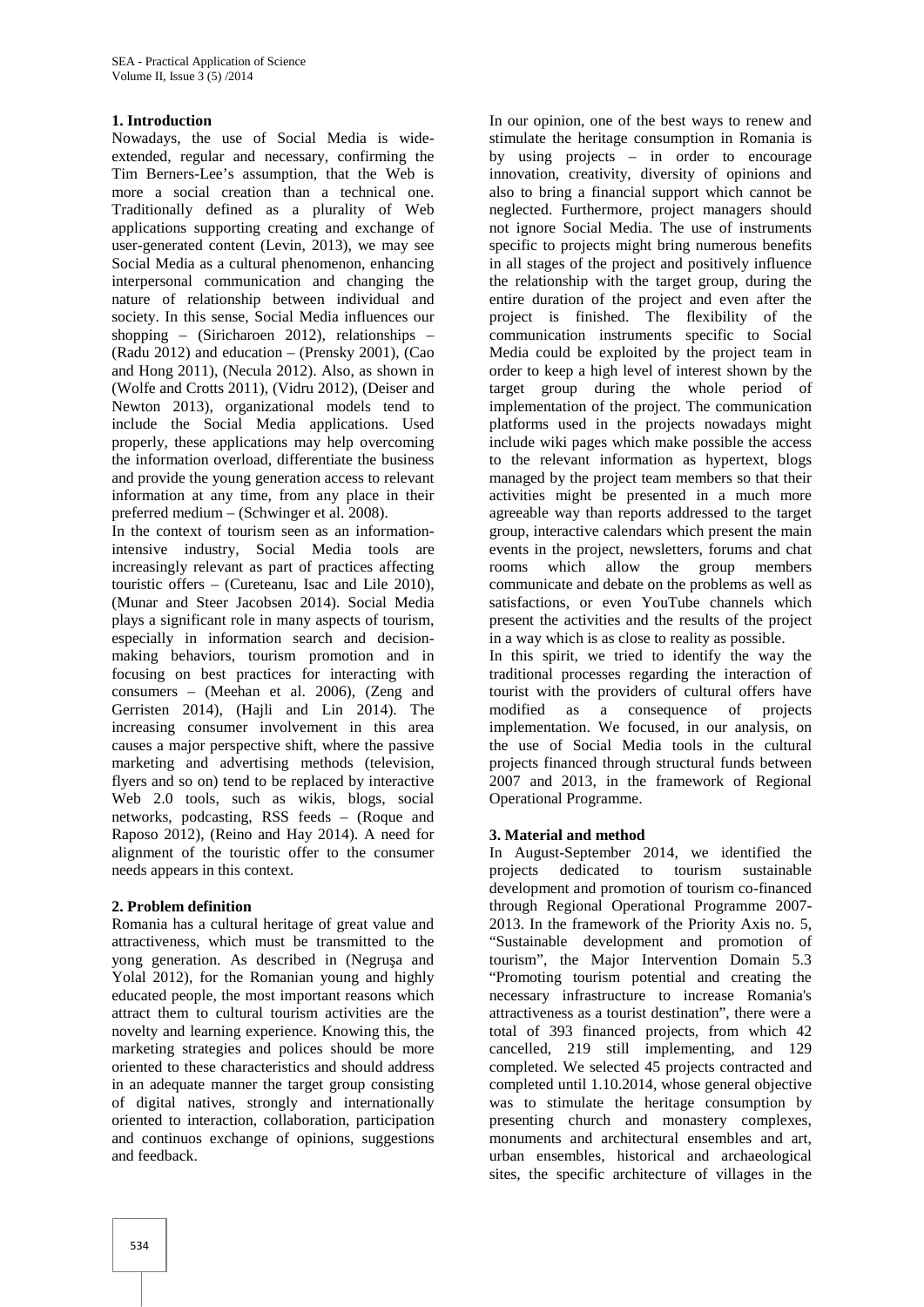Romanian historical provinces, woodworking, costumes, art decoration, traditional religious and ethno-cultural events, fairs and ethnographic museum exhibitions outdoor or exhibition pavilions. In this study we wanted to reveal the types of activities traditionally offered by the tourist provider which have been opened to the public by means of their websites, the form of presenting the information necessary to the public, as well as to identify the means of real-time interaction with tourists, and the level of representation of cultural objectives in Web 2.0. The list of analyzed projects is presented in **figure no. 1.**

Furthermore, we will present the main findings of the study.

#### **4. Results and discussion**

We identified a number of 38 proprietary websites developed as results of analyzed projects. The great majority of information is offered as hypertext, being accessible by means of structured menus differing from one website to the other. The information is varied and sufficient, updated and presented in an attractive manner. A good merit should also be granted to the photo galleries, with representative images of the cultural assets. The video information is offered by 56% of the websites. The live broadcasting web cams are to be found only on approximately 5% of the websites, digital interactive maps on 10% of the analysed websites.

Forms of virtual interaction with tourists on the analysed websites are:

• Forums, in 25% of cases. Unfortunately, not all forums are well maintained (3 of them are non-functional) and part of them are not updated (in the sense that there are no messages at all);

Suggestions and complaints pages which can be filled online;

• Messaging, either directly to the site or by email (all websites offer an email address at contact).

Analysing the website of projects we have noticed they actually lack on Web 2.0 specific social networks (like Facebook, Twitter, You Tube, blogs etc.). Taking for example Facebook, one of the most popular social networking platforms and analysing the pages of those projects present on this environment, we obtained the data in **figure no. 2.**

There is a huge discrepancy between the number of potential visitors of the cultural assets and the number of "Likes" on the Facebook page of the projects. In our opinion, public administration agencies and the private direct beneficiares of the projects should consider the openness towards the tourists also in these environments, currently more and more popular, and extremely visited especially by younger users.

The web pages belonging to the analyzed projects **have not shown other Web 2.0 services offered to users** – such as blogs, wikis, mobile applications, RSS feeds, podcasting, excepting the virtual tours, presented on 2 websites.

#### **5. Conclusions**

Following the observations gathered from the 38 project websites, we have the following project websites. conclusions and recommendations:

1. We can talk about innovation within the interaction with tourists due to the movement of heritage promotion towards the virtual environment. There is an enhanced tourists' comfort in gathering information about cultural Romanian sights, several activities can be undertakenfrom home, with a minimum time due to the Internet;

2. Some projects are more innovative that others, but the beneficiares seem not to collaborate and share new marketing and advertising methods. The possible explanation probably lies in the non competitive environment where they function. Although there have been some interesting initiatives (3D maps, virtual tours etc.), they are completely isolated. The unanimously adopted vitual promotion solutions are simple and ineffective, such as hypertext, menus and photo galleries;

3. The cultural assets promoted by projects are not visible enough on Web 2.0. We recommend that the environments of this type shall not be ignored (according to the newest estimations, Facebook includes over 7,5 millions Romanians!). In Web 2.0, the environment itself may remodel and renew the message, making it attractive in form for a certain target audience never addressed before.

The success and progress recipe to improve the relationship with tourists by means of Social Media tools include, we believe, a correct financing (which is possible in 2014-2020 time horizon and should not be missed), a sustained, coherent and steadfast management of innovation, partnerships with other similar agencies and with the public sector. The constant intensification of these parameters may lead to the increase of tangible, intangible, mobile and non-mobile cultural and spiritual heritage values consumption in Romania.

## **References**

- [1] Cao, Y., Hong, P., 2011, Antecedents and consequences of social media utilization in college teaching: a proposed model with mixed-methods investigation, in *"On the Horizon*", vol. 19, no. 4, pp. 297-306.
- [2] Cureteanu, R., Isac, F., Lile, R., 2010, Tendin ele inov rii privind tehnologiile informa jei i comunic rii, (Innovation trends regarding Information and Communication Technologies), in "Analele Universit ii "Constantin Brâncu i" din Târgu Jiu, Seria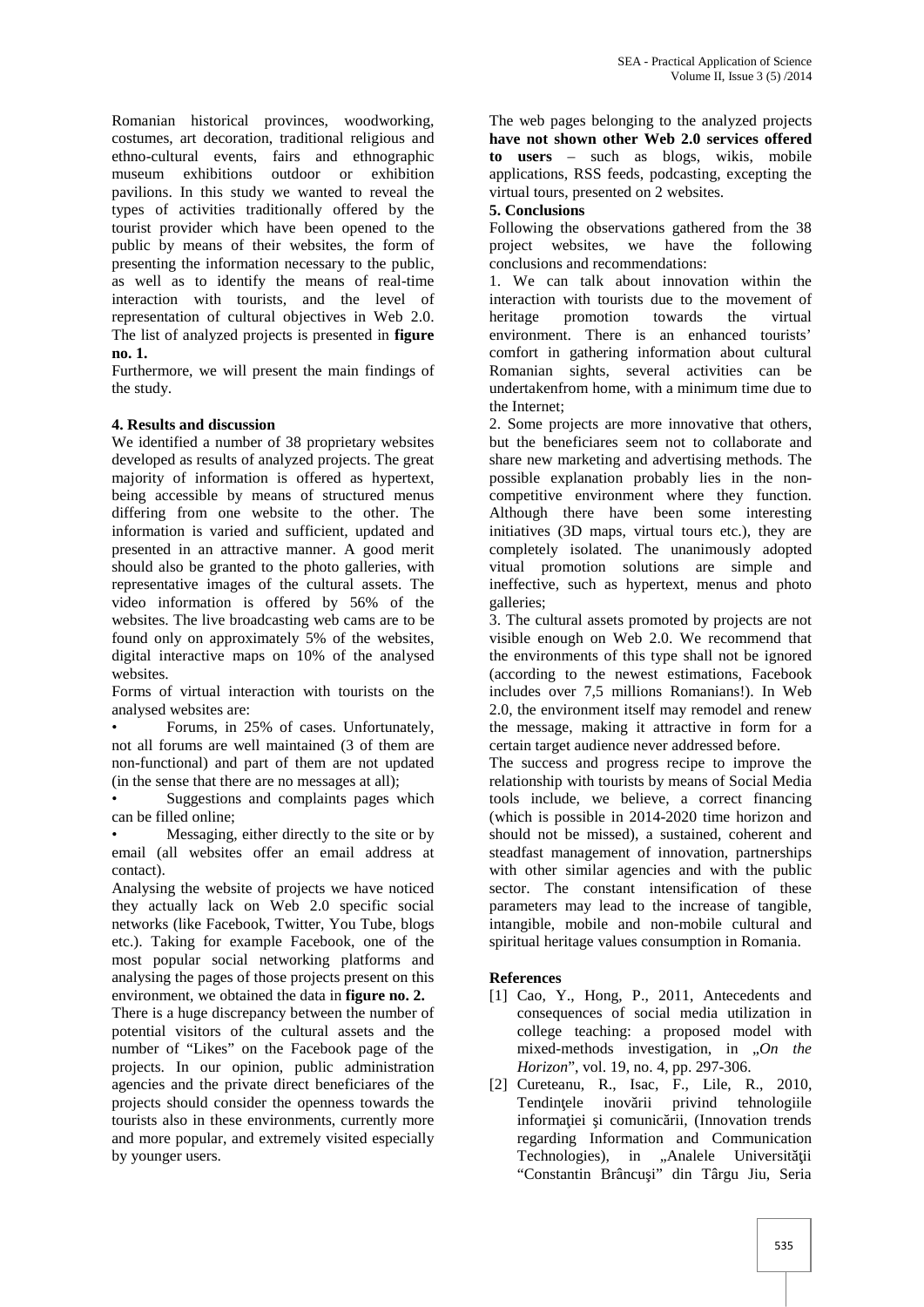Economie", Nr. 4/2010, Paginile 255-260, available at a structure at a structure at a structure at a structure at a structure at a structure at a structure at a structure at a structure at a structure at a structure at a structure at a structure at  $\alpha$ http://www.utgjiu.ro/revista/ec/pdf/2010- 04.II/25\_RADU\_CURETEANU.pdf., accessed at 7.10.2014.

- [3] Desier, R., Newton, S. (2013), Six social media skills every leader needs, at available https://www.mckinseyquarterly.com/Six\_socia l-media\_skills\_every\_leader\_needs\_3056, accessed at 7.10.2014.
- [4] Hajli, M. N., Lin., X., 2014, Developing Tourism Education Through Social Media, *Tourism Planning & Development,* at http://dx.doi.org/10.1080/21568316.2014.8834 26.
- [5] Levin, I., 2013, Academic education in the era of digital culture, Proceedings of SMART 2013. Social Media in Academia: Research and Teaching, International Conference, Bac u, România, June 6-9, 2013, Supplement of the journals "*BRAIN. Broad Research in Artificial Intelligence and Neuroscience*" (ISSN 2067-3957) and "BRAND. Broad Research in Accounting, Negotiation, and Distribution" (ISSN 2067-8177), pp. 11-16.
- [6] Meehan, K., Lunney, T., Curran, K, McCaughey, A., 2006, A Social Media Based Tourist Information System, in the *Proceedings of the International Conference on Tourism and Events*, available at https://www.researchgate.net/publication/2367 34403\_A\_Social\_Media\_Based\_
- [7] Tourist Information System, accessed at 2.09.2014.
- [8] Munar, A. M., Steer Jacobsen, J., 2014, Motivations for sharing tourism experiences through Social Media, *Tourism Management* 01(43), pp. 46–54.
- [9] Necula, S. C., 2013, Studying the meaning of the Social Media incentives in the academic environment, in P tru, B., *Proceedings of SMART 2013. Social Media in Academia: Research and Teaching,* International Conference, Bac u, România, June 6-9, 2013, Medimond International Proceedings Edition, Bologna, Italia, ISBN 978-88-7587-686-9, pp. 156-160.
- [10] Negru a, A., Yolal, M., 2012, Cultural tourism motivation – the case of Romanian youths, The *Journal of the Faculty of Economics* vol. 1, July 2012, at http://steconomiceuoradea.ro/anale/volume/20 12/n1/077.pdf.
- [11]Popescul, D., Georgescu, M., A Glimpse of Social Media Impact in Project Management, în volumul "*European Development Research in Horizon 2020*", Lumen Media Publishing, 2013, 646 pg., ISBN: 978-1-910129-01-2 (paperback), ISBN: 978-1-910129-00-5 (hardback).
- [12]Prensky, M., 2001, Digital natives, digital immigrants, in "*On The Horizon*", Vol. 9 No. 5, pp. 1-6.
- [13]Radu, L. D., 2013, The influence of Social Media on Green IT, in P tru, B., *Proceedings of SMART 2013. Social Media in Academia: Research and Teaching*, International Conference, Bac u, România, June 6-9, 2013, Editura Medimond International Proceedings, Bologna, Italia, ISBN 978-88-7587-686-9, pp. 213-219.
- [14]Reino, S., Hay, B., 2014, The Use of YouTube as a Tourism Marketing Tool, 42nd Annual *Travel & Tourism Research Association Conference*. http://eresearch.qmu.ac.uk/2315/1/2315.PDF.
- [15] Roque, V., Raposo, R., 2012, The Integration of Social Media in *Portuguese Tourism Public Organizations – A Proposal for Guidelines of Good Practice*, International Conference ENTER 2012 – 24-27 January 2012, Helsingborg – Sweden.
- [16]Schwinger, W., Grun, C., Proll, B., Retschitzegger, W. and Schauerhuber, A., 2008, Context-awareness in *Mobile Tourism Guides, Handbook of Research on Mobile Multimedia*, Second Edition, vol. 2, pp. 298 – 314.
- [17]Siricharoen, W. V., 2012, Social Media for Supporting Businesses Innovatively in Digital World, *International Journal of Engineering Research and Development*, Volume 3, Issue 8 (September 2012), pp. 01-08.
- [18]Vidru, L., 2012, Utilizarea Social Media de c tre companii: Unde, care, cât, (Social Media use in companies: Where, what and howmuch), available at http://marketingportal.manager.ro/
- [19] articole/ultima-ora-74/utilizarea-social-media de-catre-companii-unde-care-cat-4433.html, accessed at 13.06.2013.
- [20]Wolfe, M.J., Crotts, J.C., 2011, Marketing Mix Modeling for the Tourism Industry: A Best Practices Approach, *International Journal of Tourism Sciences*, Volume 11, Number 1, pp. 1-15.
- [21]Zeng, B., Gerristen, R., 2014, What do we know about social media in tourism? A review, "*Tourism Management Perspectives*" 10, pp. 27–36.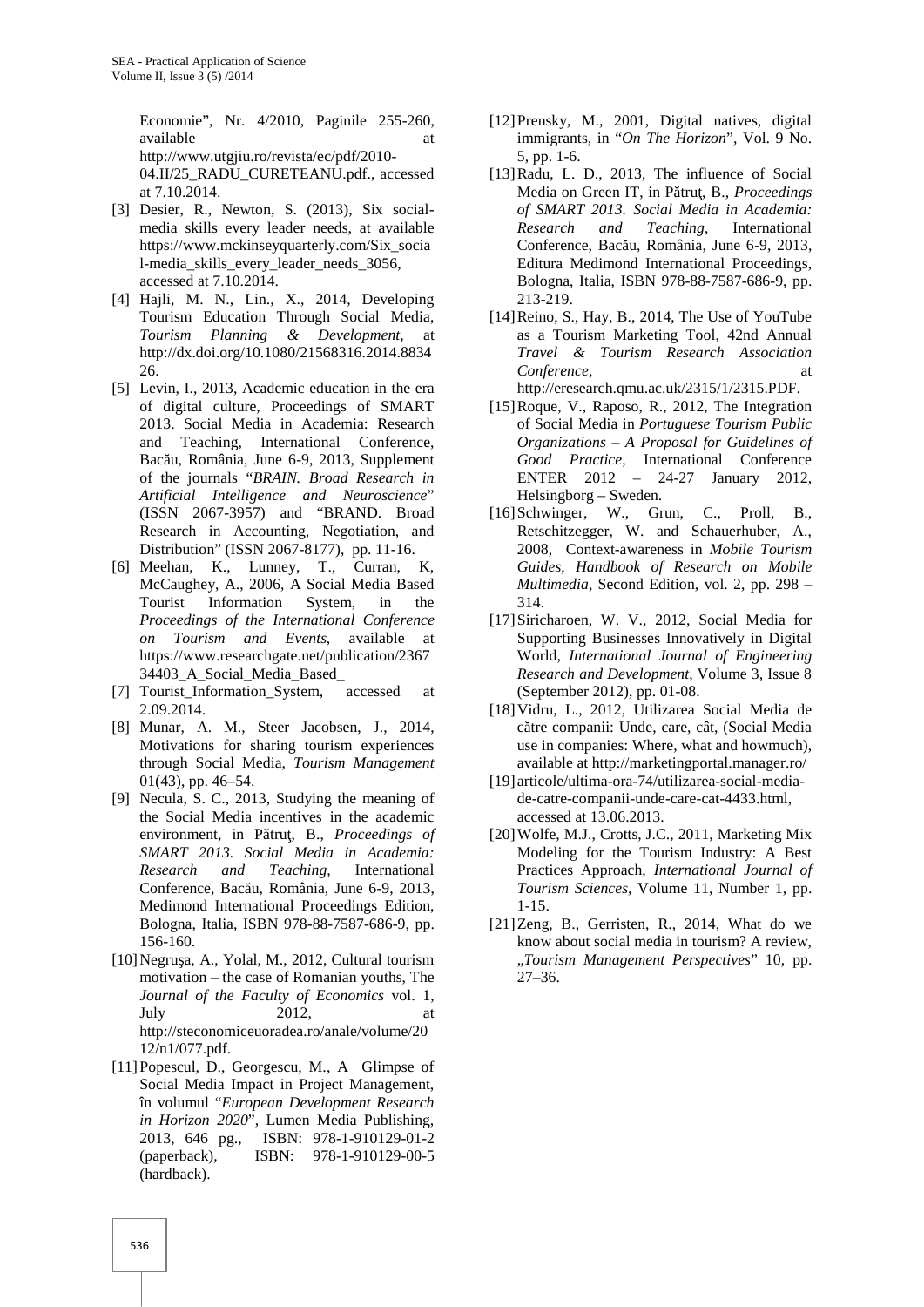| ted The                                                                                      | War Tim               | ñт      | ÎМ   | ëш                                                                                                   | tur                             |  |
|----------------------------------------------------------------------------------------------|-----------------------|---------|------|------------------------------------------------------------------------------------------------------|---------------------------------|--|
| Deta bingwa de Solis-recoluir via                                                            | <b>HIMA-Frimmed</b>   | ×       | w    | nnubleriaminghéizaldritura                                                                           | telecting                       |  |
| Buzzaria traffionala mastasaguri paciduri ndi                                                | BELGEBLARDS           | kέ      | hв   | izitatori                                                                                            | 36                              |  |
| Castrol Corvinier- Maries Veneta                                                             | R385hopy              | ĸ       | ΙĦ   | ity, (remainabarisana) salagon (fara salagona (innivolvisionalis) is                                 |                                 |  |
| <b>Detroites-Rode Initek fanani razda</b>                                                    | <b>Washing</b>        | ٠       | lм   | ns //www.interfactor.com///www.applistor.interfactor.interfactor.interfactor.interfactor.interfactor |                                 |  |
| <b>Dokrit 19746</b>                                                                          | 107012-001            | н       | hш   | NG STANGA CEMERATEMPORALITY                                                                          | u                               |  |
| Decembrica Marginae-droit de Appelda à Traditi di                                            | MH000batery           | k       | lta  |                                                                                                      | N                               |  |
| <b>Income Popmania-Legendavie</b>                                                            | 19431294001           | ić.     | ы    |                                                                                                      | tó.                             |  |
| Distribute eight o printe le Sol EVE Poly                                                    | <b>RACEMENT</b>       | u       | lнi  | Its//wea.ty/imsday/ceks                                                                              | w                               |  |
| <b>DEVILOPEMENTAL A PROJEC</b>                                                               | <b>REGIVERAL</b>      | si      | lн   | <b>http://www.tripedia.kr</b>                                                                        | ü                               |  |
| Doutul mesitii 60 Sii Vanaa                                                                  | <b>MISER-FERI</b>     | и       | W    | to Ferra metabl-Panamers                                                                             | s                               |  |
| tal mänaattillen si sokkunleri muudestal liisipaal. 1989000 Theligioale.                     |                       | ĸ       | ķΕ   | <b>MARKETHERS</b>                                                                                    | 10                              |  |
| istuitui manairrentest-atorize din interzeu                                                  | 5500 m                | ×       | ķü   | No characterize cancer to                                                                            | b                               |  |
| <b>Existituate</b>                                                                           | <b>MANASIONE</b>      | ×       | þ6   | <b>NIVELSIDES IN</b>                                                                                 | N                               |  |
| What states were interest through a state from y                                             |                       |         | ke   |                                                                                                      | u                               |  |
|                                                                                              | 103413001             | ŧ<br>Ħέ |      | elustev                                                                                              |                                 |  |
| Comma Donneasco de Argee Castilla in Yamulu not                                              | 988419/801            | Ħ       | m    | www.com/www.com/www.com/www.com/www.com/www.com/www.com/www.com/www.com/www.com/w                    | velnomi                         |  |
| Eutea Coronaeas din Tenguine, submit Simbon<br>Bevistants turismului di Alexandria pro promi | MAREPARENTE           | k       | kŕ   | TO I VILLA DE TERRITORES DE STATES DE                                                                | w                               |  |
| <b>Depreven Sovet store room made in single</b>                                              | <b>MSD/rest</b>       | ĸ       | kn.  |                                                                                                      | ú                               |  |
|                                                                                              |                       |         | hı   |                                                                                                      |                                 |  |
| particles contributions                                                                      | anzan-inny            | N       |      |                                                                                                      | y<br>Ń                          |  |
| 的复数计数据数组 地名法                                                                                 | september             | н       | W    | <b>NATURE READY N</b>                                                                                |                                 |  |
| <b>ESECONE</b>                                                                               | <b>THIGH-INSTERN</b>  | ht.     | W    | to://www.forabuoxik.c/                                                                               | u                               |  |
| Bherari sidummente instite in Dobrigas                                                       | REEEShirton           | e       | ye:  | (MACCOPERATOR)                                                                                       | tá                              |  |
| peake in time                                                                                | seem history          | ë       | w    | elimpione, trime la destoca                                                                          | u                               |  |
| Annatistico da - Ford Brening                                                                | KIRBAHA               | hż      | lvki | my/install results for plear more                                                                    | ALCOHOL:                        |  |
| <b>REIN CRADIO</b>                                                                           | <b>BELTINGENI</b>     | ы       | jк   | ttp://padeirbuco/itd.cjt.classicnt                                                                   | <sub>30</sub>                   |  |
| e umele e greatien promoveambou'u turi                                                       | BBARROY               | rt      | kti  | ww.httnie-shelidatraga.ra                                                                            | ALL THESES                      |  |
| Bern of utrini                                                                               | 10013414928           | ht      | ÌН   | <b>TELEVISION IN A PROTECTIVE</b>                                                                    | N                               |  |
| <b>Romanda Posetaulu tunto a manatri Tom</b>                                                 | <b>Notably algous</b> | hι      | Ìц   |                                                                                                      | u                               |  |
| Poronees prin melkeling turnit a mateerinter.                                                | 97013/vigins          | ĸ       | ١È   | ercontetrim.o                                                                                        | K                               |  |
| Rome on and children and published distribution                                              | <b>HELLY</b> (ARD)    | ×       | W    | mncadate delthium                                                                                    | 'n                              |  |
| <b>BASILIAN SOFIA</b>                                                                        | 100210 Mary           | ×       | W    | <b>North and interview of the state of the Second Control</b>                                        | N                               |  |
| <b>Banadhal Laires van Aage-ainstructus</b>                                                  | <b>BEES (Videos)</b>  | ĸ       | VG.  | ts://www.schtuie.idena.com/home                                                                      | ALTMENT                         |  |
| Sou listo Liggios                                                                            | 100815001             | e       | kα   | to /www.handeliu.co/                                                                                 | ŵ                               |  |
| Scher sig federi- (1450k) Rastos regactioners;                                               | <b>CALCOGNIES</b>     | ×       | H    | NV 2010/3/80 to                                                                                      | tetezina                        |  |
| Шел с стали - серви за поврек в, торет                                                       | #800 history          | ú       | 'nм  | ncontente a                                                                                          | selectes                        |  |
| Barrio anni-ticoli Spicari, nuncont                                                          | RINGROV               | ĸ       | jю   | erusake ishe m                                                                                       | <b>Modulational</b>             |  |
| Eithern si christini i Clatatus de octuve a Succeae i resti                                  | 30625/ottr            | d       | kti  | nru po bistotet m                                                                                    | tetedas                         |  |
| hem u prederi «Cetabea Thisais, respect pentru f                                             | 精神病症                  | e       | ye:  | inn pomonibet m                                                                                      | winder                          |  |
| DAY ELERC-TARH FORE, FEND DITK                                                               | stastophican          | m       | 'n   | nnvanimtel <del>ik</del> n                                                                           | <b><i><u>Anfordized</u></i></b> |  |
| Etter zu rebrikerig auf museit unter Berne                                                   | 1925/(friday)         | ĸ       | W    | menciposito tobat m                                                                                  | totectival                      |  |
| Latu Obene, justos e Daljo Db Atra interes foi                                               | R&II (himr)           | ĸ       | ijα  | my/brandministrationships                                                                            | y                               |  |
| annu cutus eigents poree atoms 01-                                                           | <b>HALLMAN</b>        | æ       | Îн   |                                                                                                      | 10                              |  |
| Western Millende                                                                             | sauNer                | ×       | w    | nn streatgearth                                                                                      | N.                              |  |
| kimando 2/10mi väcarðaler folk                                                               | <b>BEGER</b> (glass)  | e       | W    | to il riverentro incurso o set votenti india registrato disc                                         |                                 |  |
| anao cutura/halifa pripose                                                                   | <b>Will-Hunterity</b> | læ      | lиs  | MAY (NON LY AMARA LY DELLA)                                                                          | u                               |  |





Figure no. 2 Presence of analysed projects in Web 2.